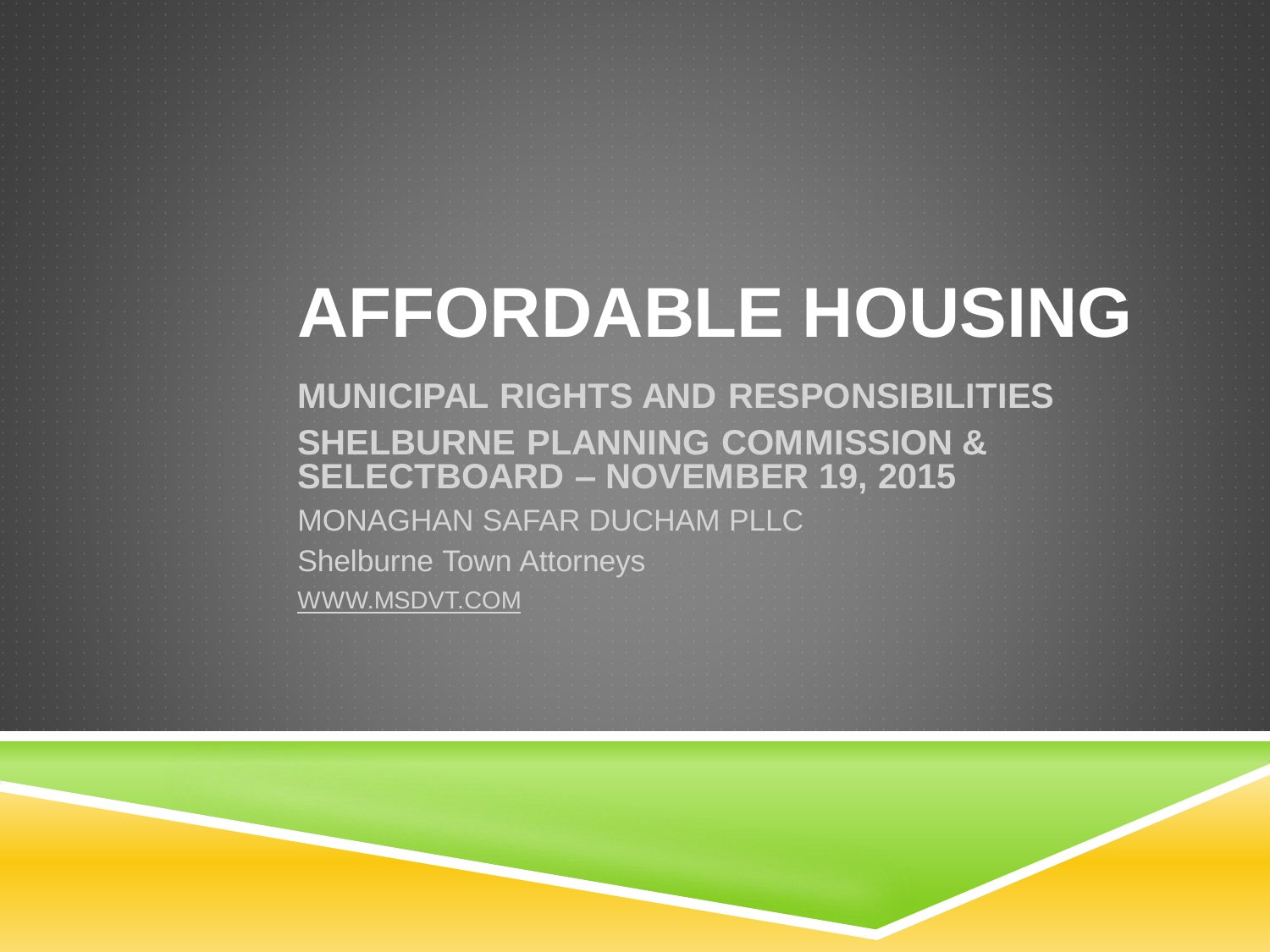## AFFORDABLE HOUSING – SESSION GOALS

**Regulatory Framework Summary** 

▶ Overview of Your Roles as Municipal Officials Toward Affordable Housing

**Best Practices for Public Discussion of Affordable** Housing Policies

▶ General Discussion, Rather Than Specific Properties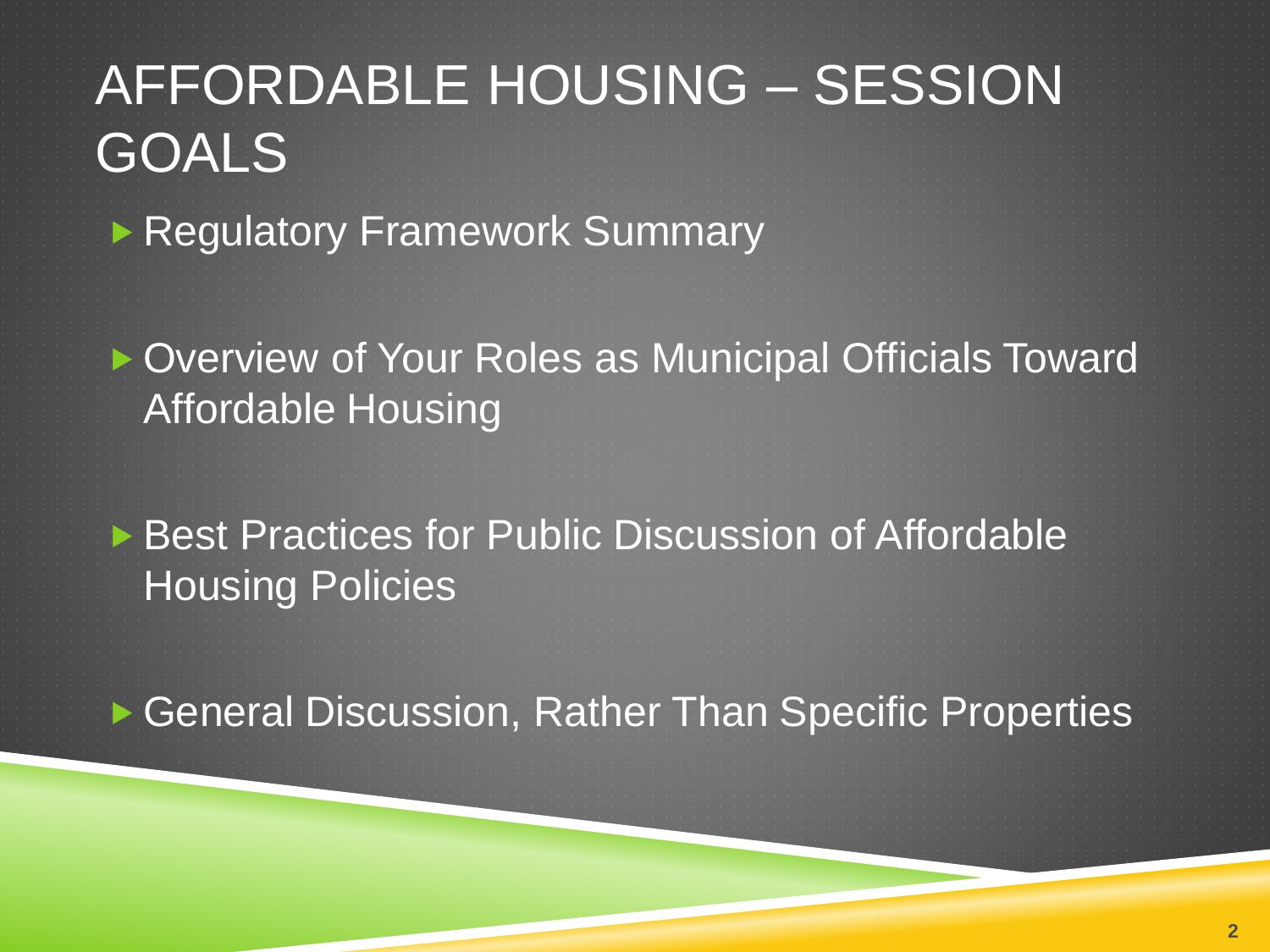#### AFFORDABLE HOUSING – HEAVILY REGULATED BY FEDERAL LAW, VERMONT LAW, AND CONTRACTS **Federal Fair Housing Act**

#### **Vermont Zoning Law**

#### **Vermont Public Accommodations Law**

#### **Community Development Block Grant Agreements**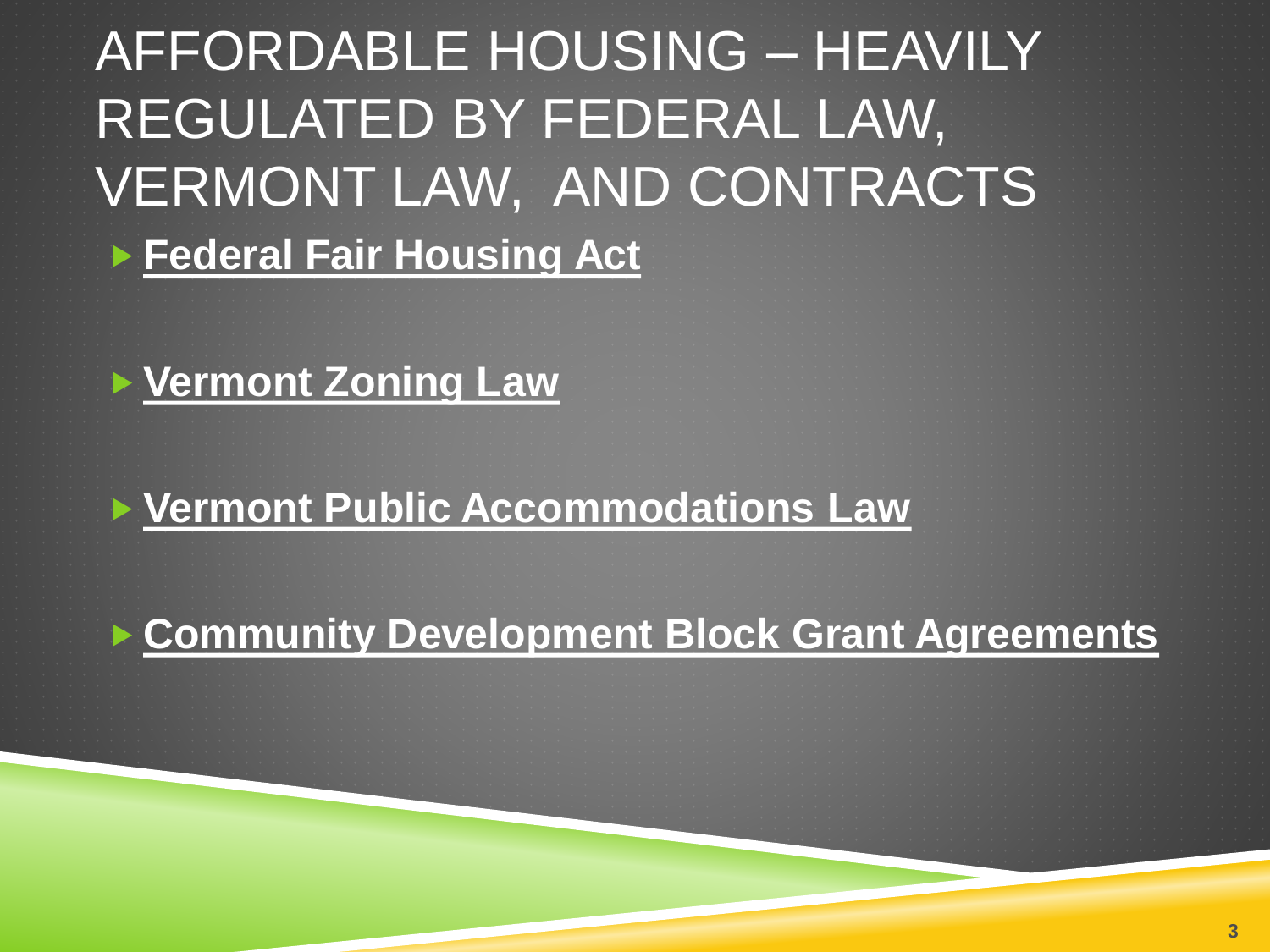▶ Part of our Federal Civil Rights Act – adopted in 1968

 $\blacktriangleright$  "It is the policy of the United States to provide, within constitutional limitations, for fair housing throughout the United States."

► 42 U.S.C. § 3601.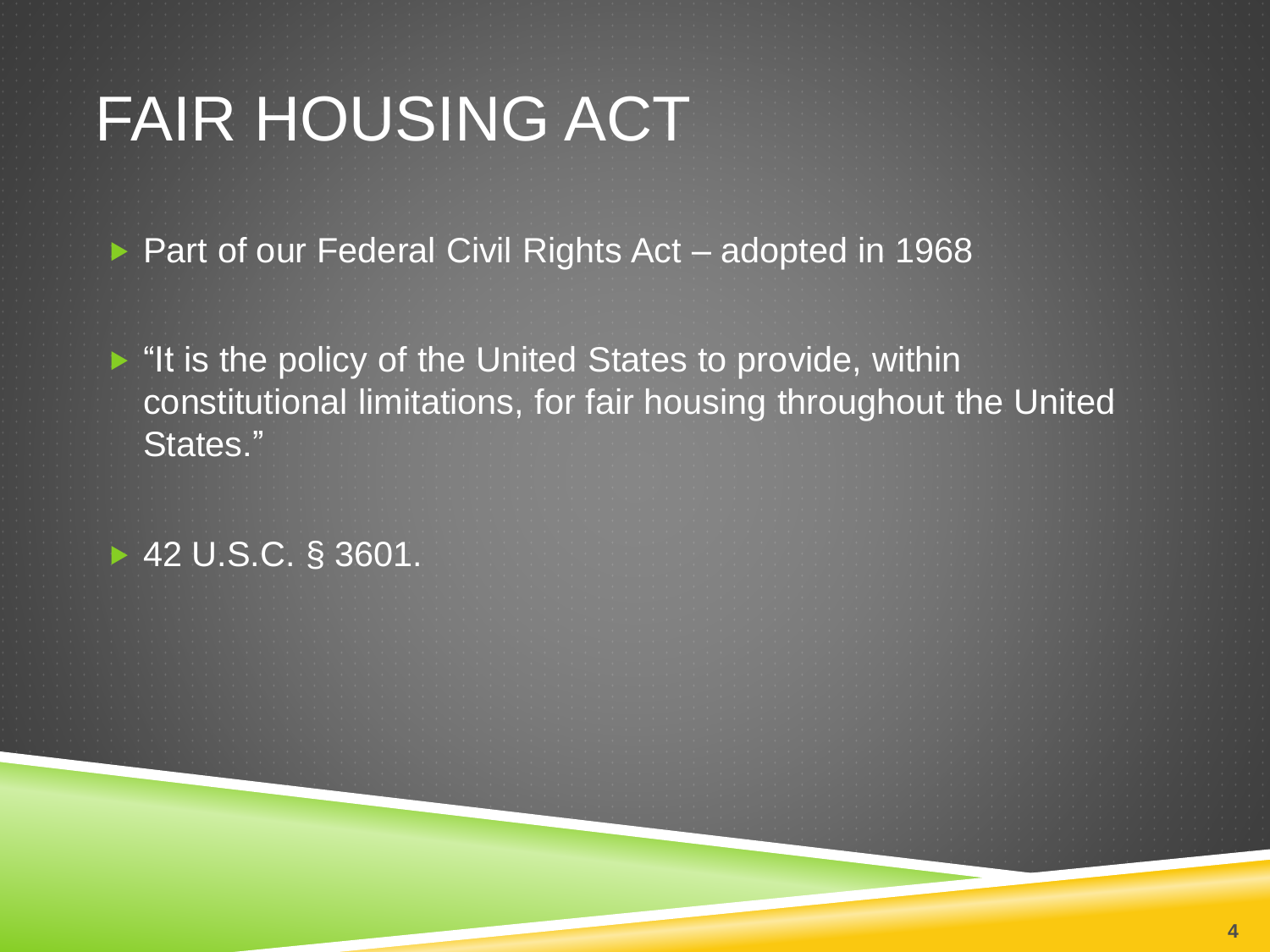- **Protects against Discriminatory Intent and Disparate Impact**
- ▶ Discriminatory Municipal Practice examples:
	- ▶ Decisions based on race, sex, religion, national origin, color, disability, or familial status of residents or potential residents
	- ▶ Decisions based on neighbors' fears a dwelling would be occupied by members of protected classes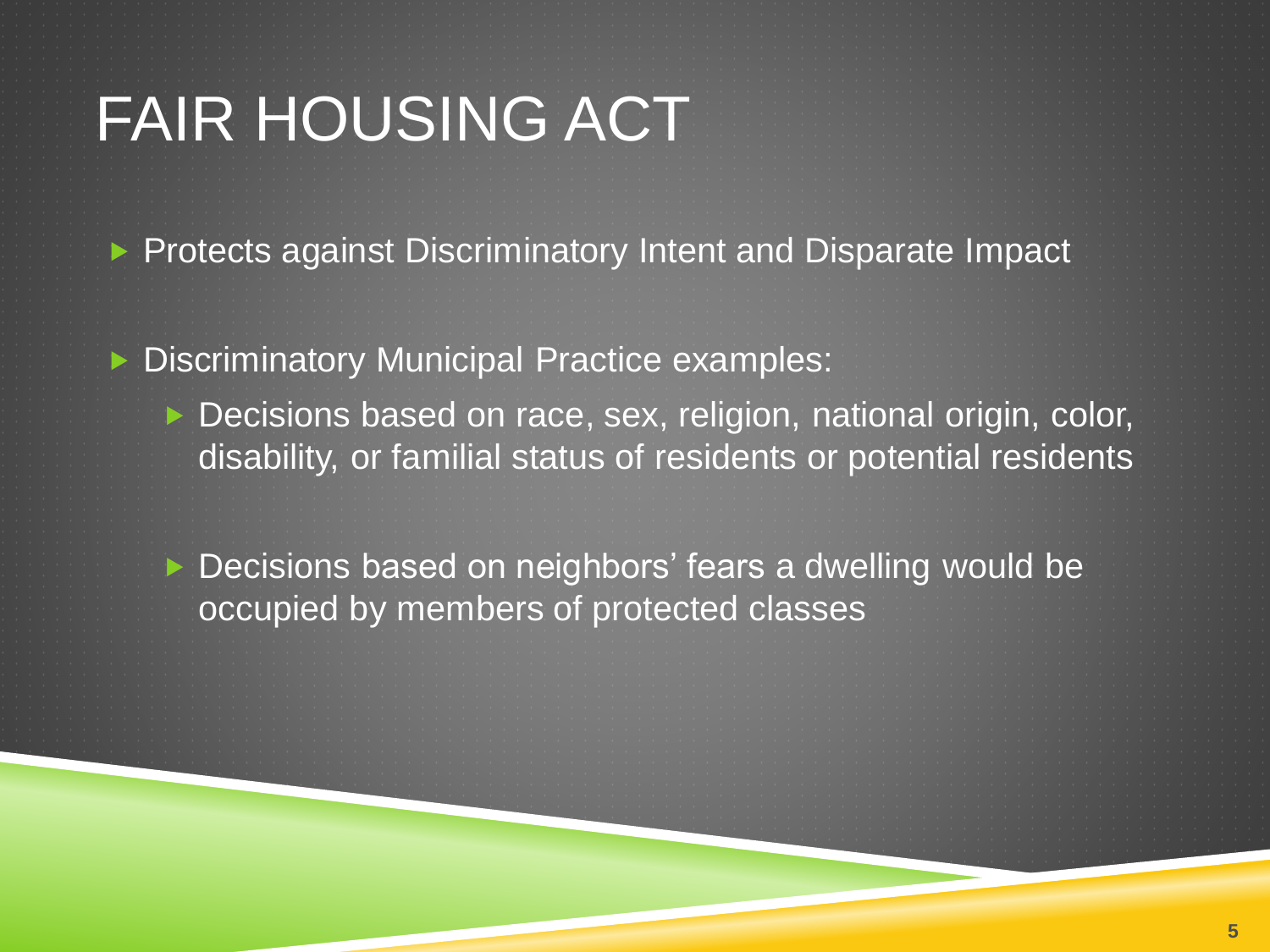**Discriminatory Intent – Examples**:

▶ Zoning ordinances that treat affordable housing, supportive housing, or group homes for people with disabilities differently than other similar uses

► Enforcing an ordinance more strictly against housing occupied by members of protected classes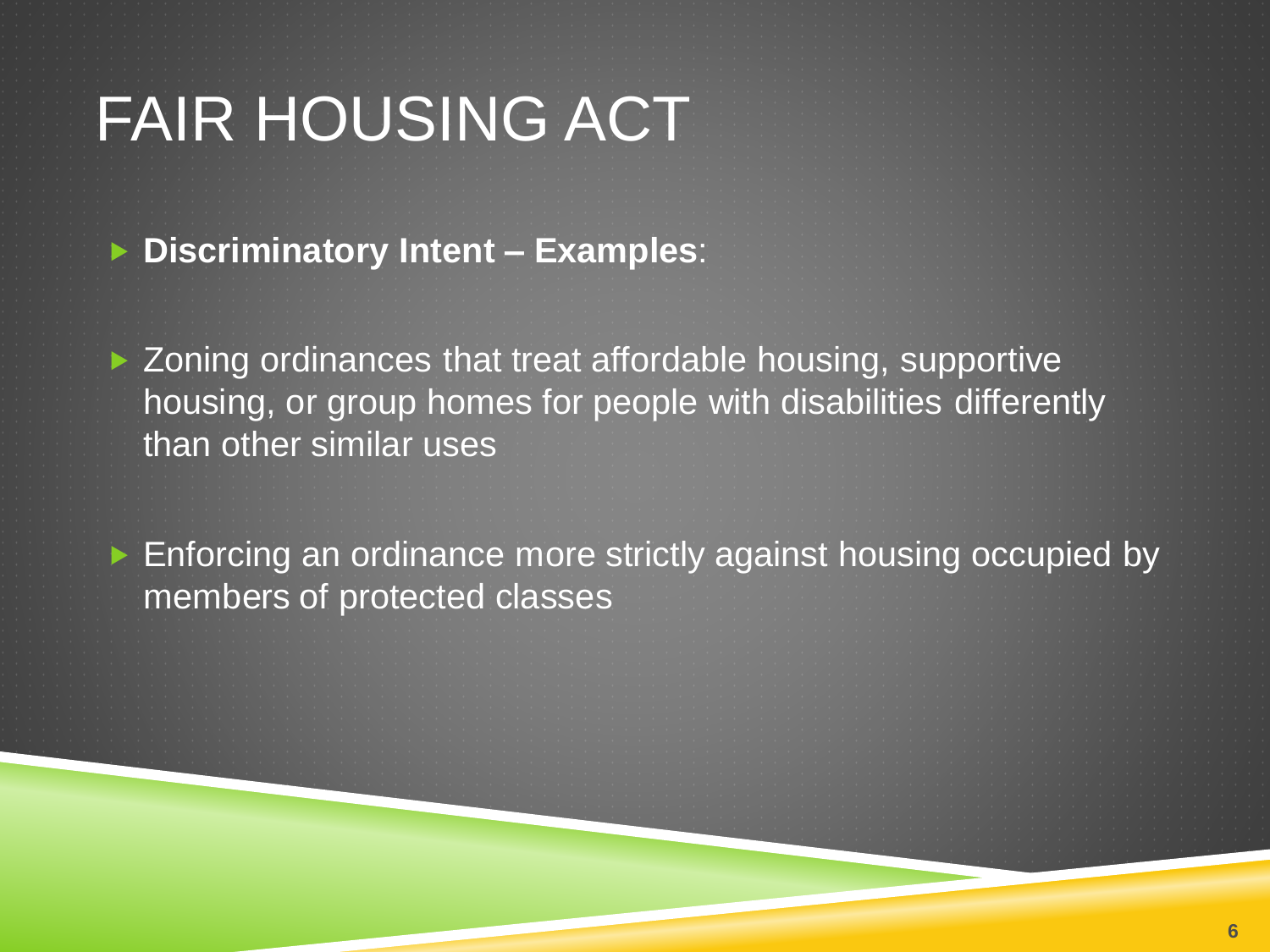**Discriminatory Intent Examples**:

Requiring neighbor notification or a public hearing only for development of affordable housing or group homes, but not other types of residential development

Refusing to allow an exception to a setback requirement as a reasonable accommodation for a disabled resident who must build a wheelchair ramp to access a home.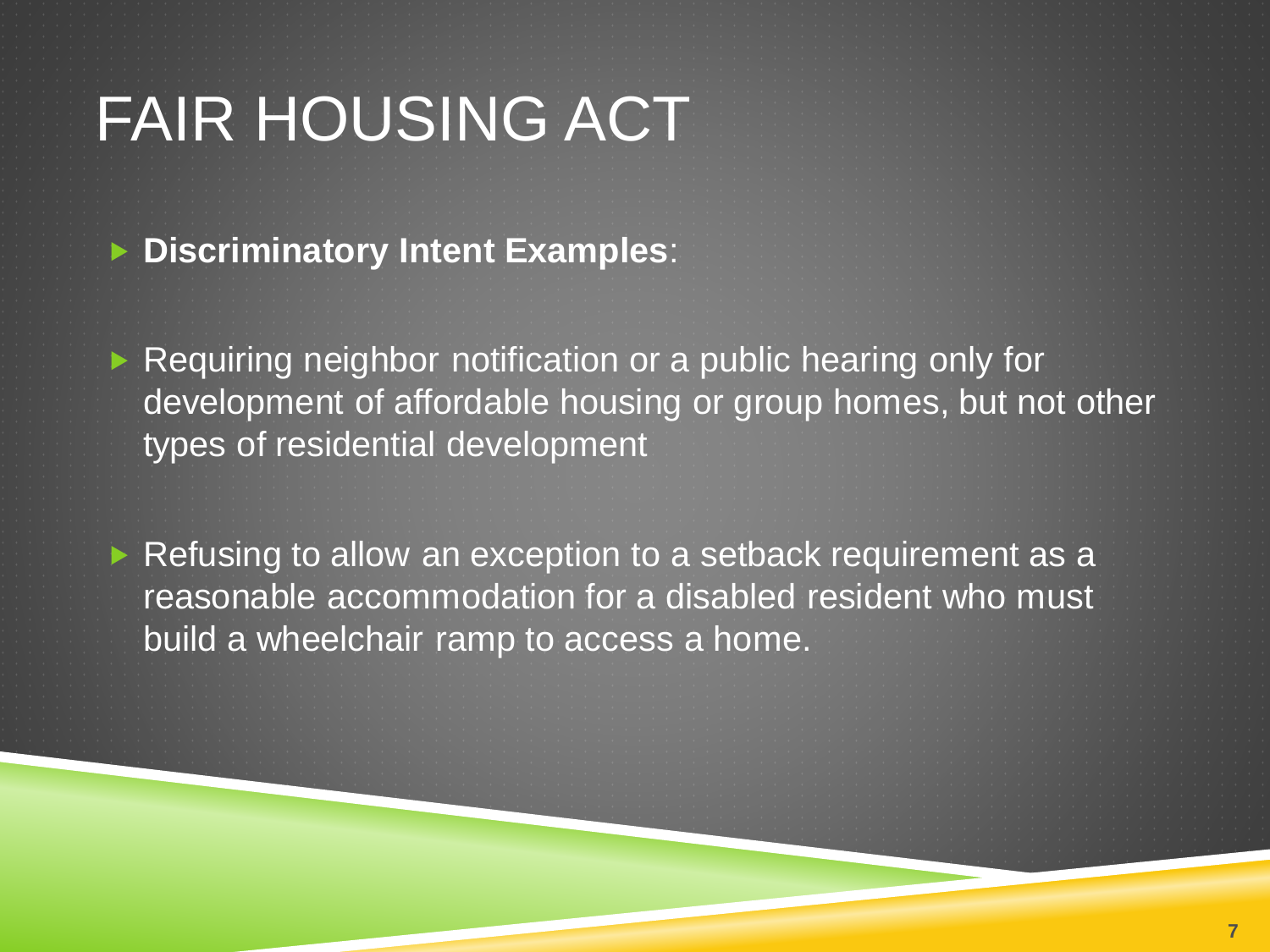**Discriminatory Intent Examples**:

▶ Spacing requirements on group homes for persons with disabilities.

▶ Requiring additional studies or procedural steps, or unnecessarily delaying decision making when considering a development that may be occupied by members of the protected classes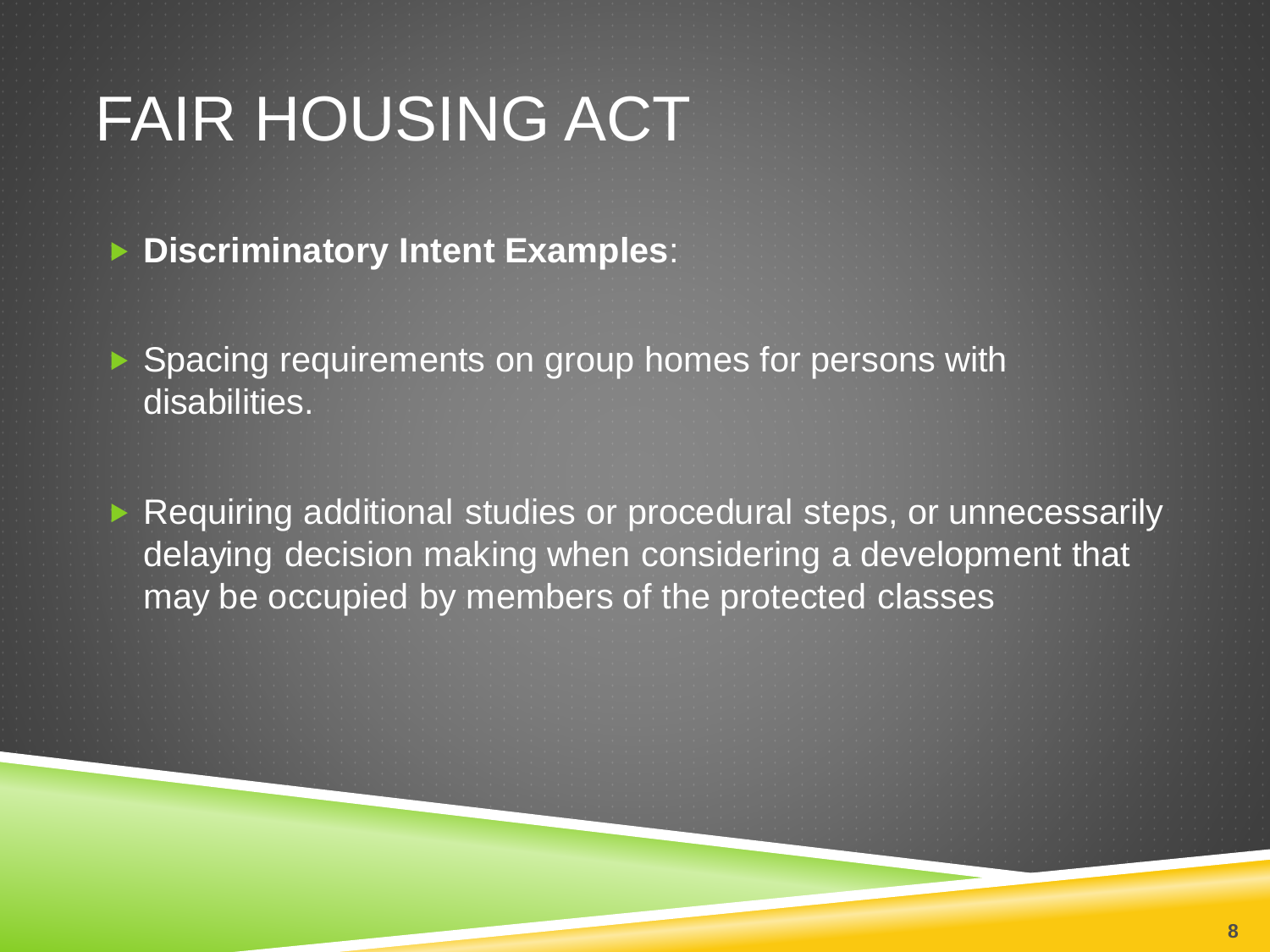**Discriminatory Intent – How Would a Plaintiff Prove It?**

▶ "Smoking gun" evidence of discriminatory intent, such as statements by the decision maker to the effect of "We don't want an influx of black/poor/handicapped people"

 $\blacktriangleright$  Indirect, circumstantial evidence – departures from normal procedure, statistical disparities, or sequences of events which indicate some discriminatory motive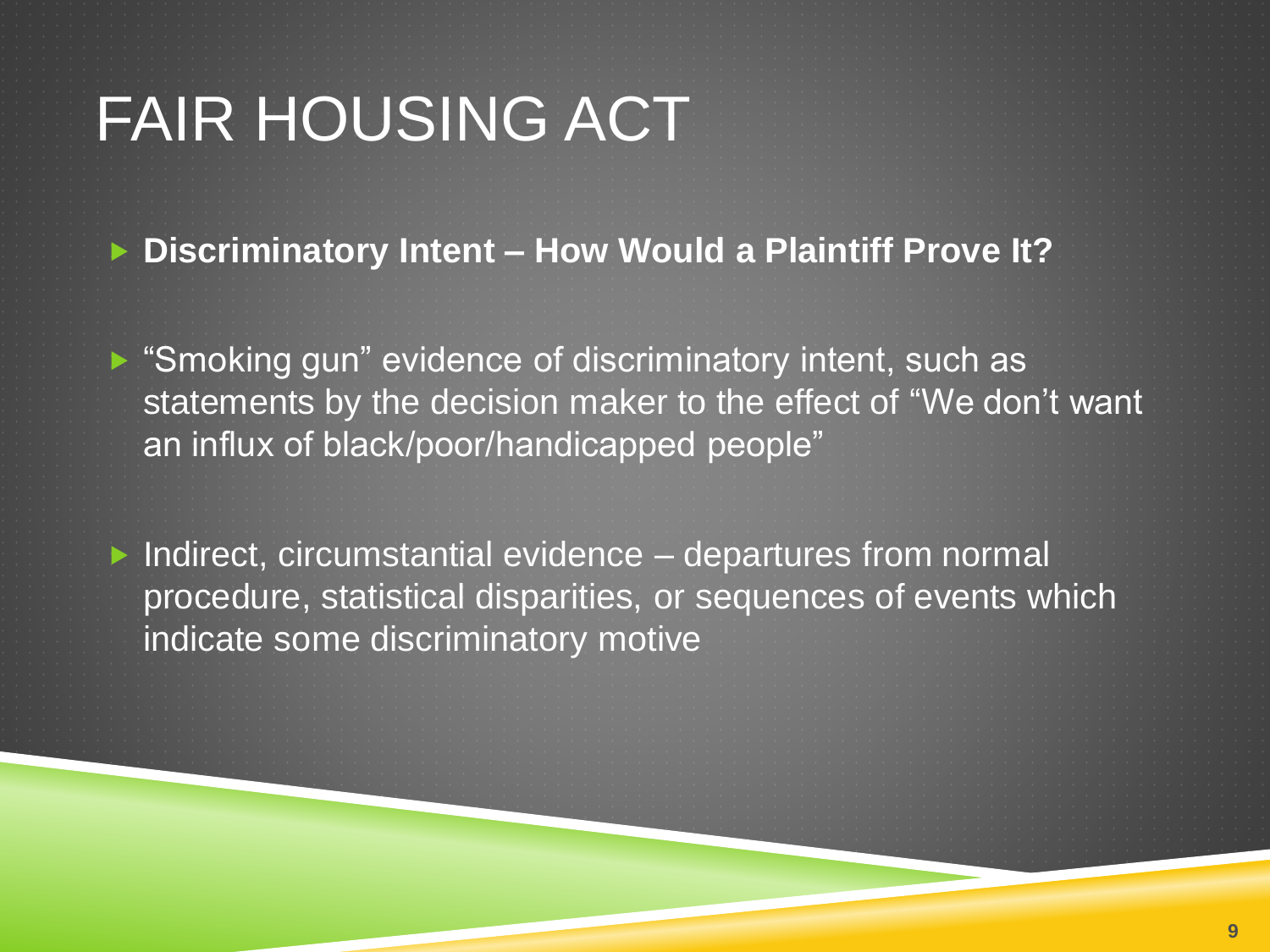**Disparate Impact (effect):** Where a facially neutral ordinance has a disparate impact, or causes disproportional harm, to a protected group

**Examples**:

 $\blacktriangleright$  Prohibitions on multifamily housing, mobile homes, maximum number of unrelated adults in a household, IF the regulation has a disproportionate impact on minorities, families with children, or people with disabilities

▶ Density or design requirements that make residential development prohibitively expensive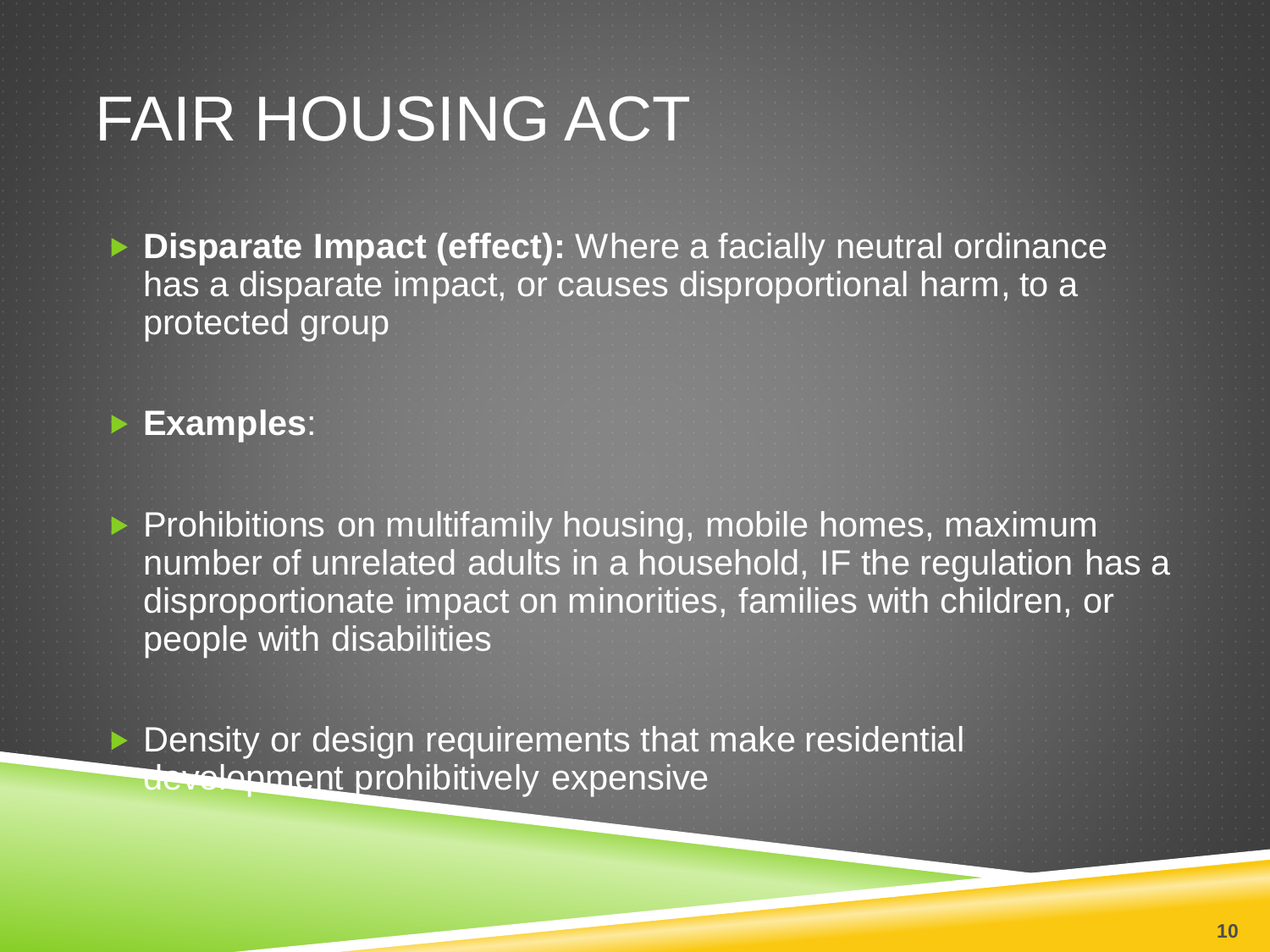- **Disparate Impact – how would a plaintiff prove it?**
- Apparently neutral decision has disproportionate effect on a protected class
- Not favored by our present U.S. Supreme Court
- ▶ Statistical evidence a component
- $\blacktriangleright$  How strong is the disproportionate effect? Was there any discriminatory intent? What is the defendant's interest in taking action? What does the plaintiff seek?
- ▶ "Disparate impact liability mandates only the removal of artificial, arbitrary, and unnecessary barriers"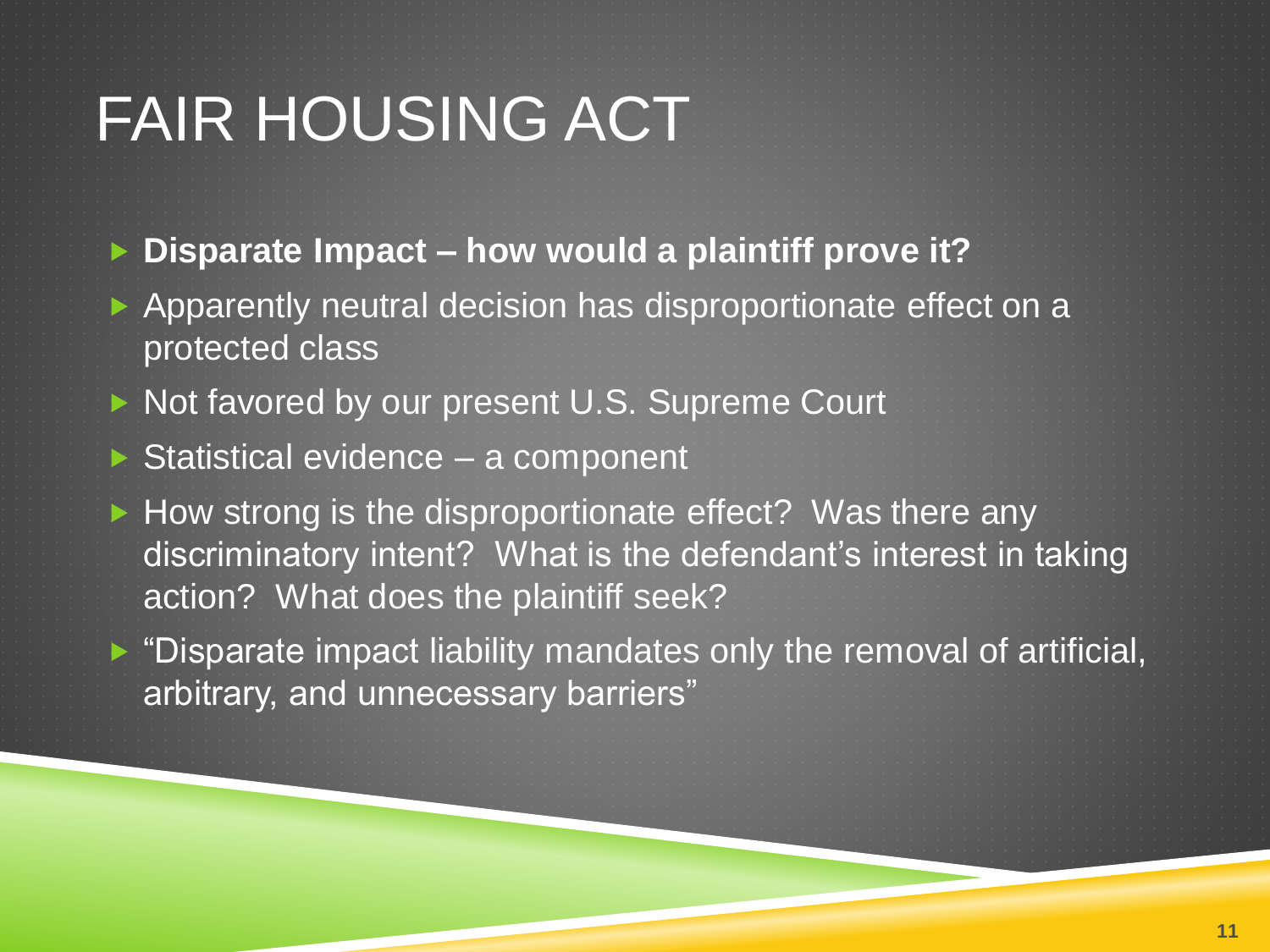### AFFORDABLE HOUSING – REASONABLE ACCOMMODATIONS

- **What is a reasonable accommodation?**
- ▶ Borrowed from Americans with Disabilities Act
- Requires a municipality to accommodate handicapped individuals:
	- $\triangleright$  Permit reasonable physical modifications of certain premises  $\triangleright$  To make reasonable accommodations in housing rules and policies
	- $\blacktriangleright$  To include certain accessibility features in the design and construction of new multifamily dwellings (mostly impacts developers)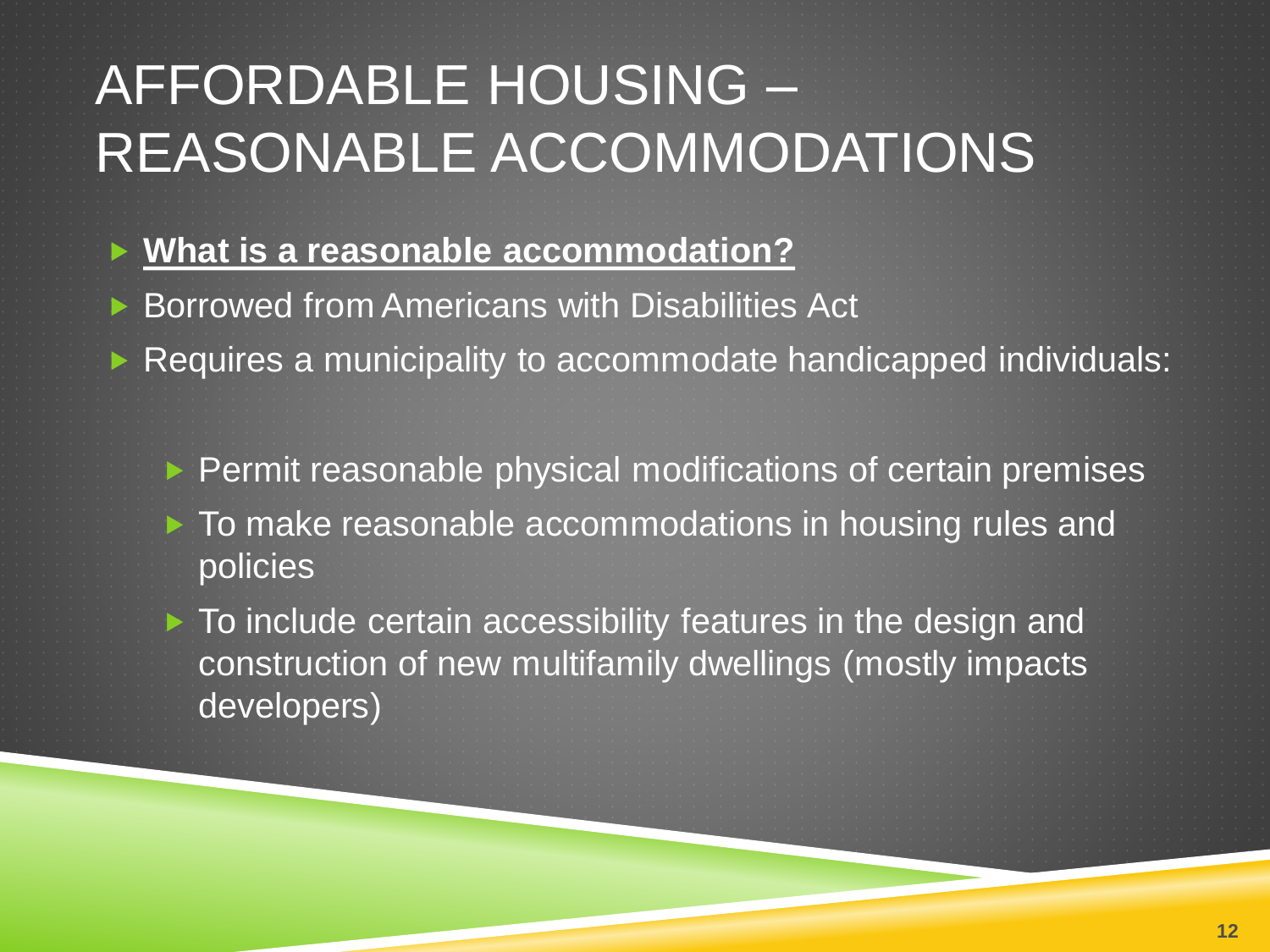#### AFFORDABLE HOUSING –VERMONT LAW

#### **Vermont Law – Primarily Zoning**

- ▶ 24 V.S.A. § 4302(c)(11) (Promotes availability of fair housing) ▶ 24 V.S.A. § 4412(1) (Requires towns to plan for affordable housing)
- ▶ 24 V.S.A. § 4453 (Penalties for failure to accommodate affordable housing)
- ▶ 9 V.S.A. § 4503 (Public Accommodations Act)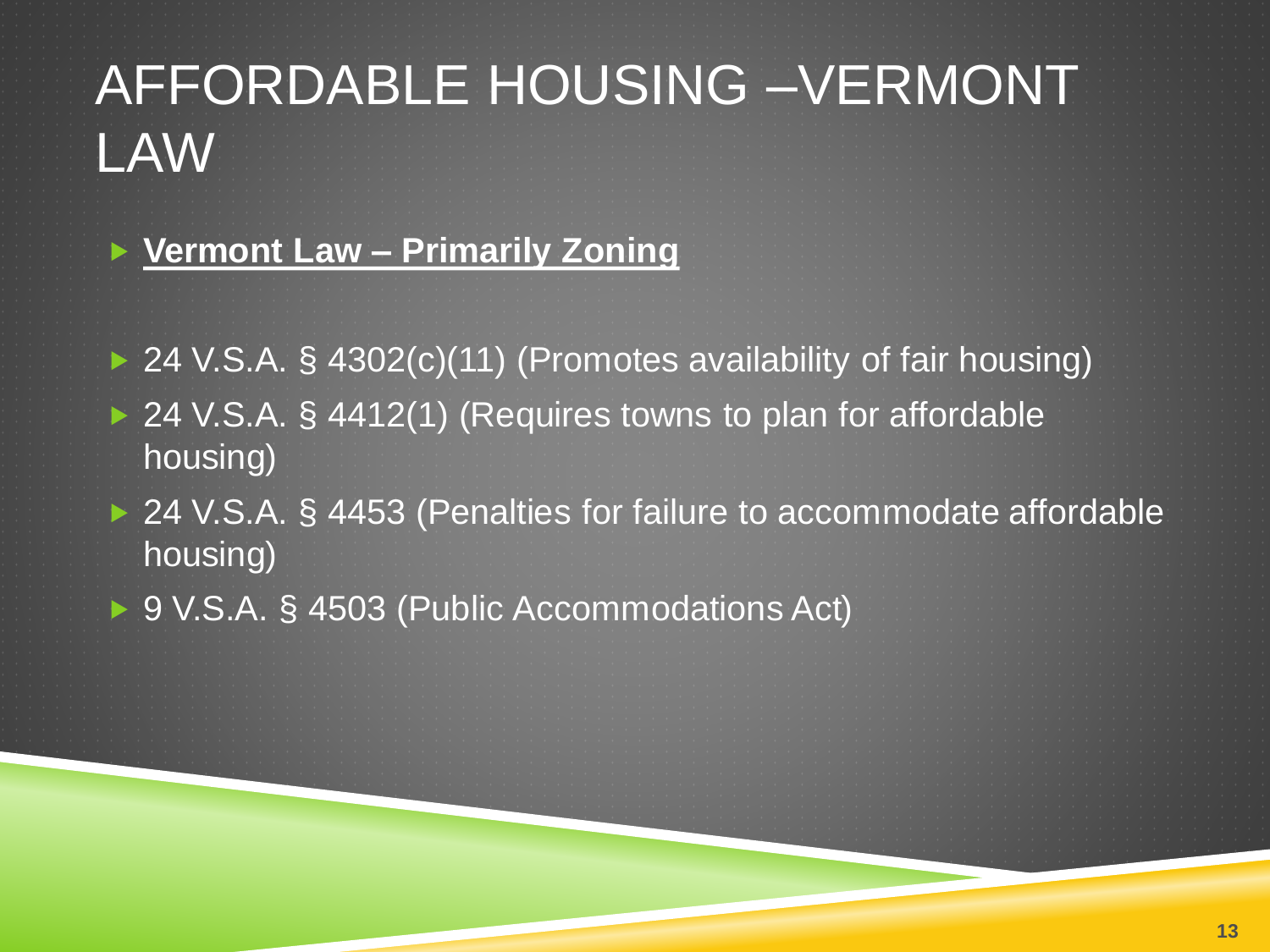**Promotes appropriate development of all lands, to encourage** public safety, prosperity, comfort, efficiency, promote agricultural and forest resources, balanced against private property rights.

Specific goals of 24 V.S.A. Ch. 117:

 $\blacktriangleright$  "In addition, this chapter shall be used to further the following specific goals":

▶ "To ensure the availability of safe and affordable housing for all Vermonters"

 $\triangleright$  24 V.S.A. § 4302(c)(11)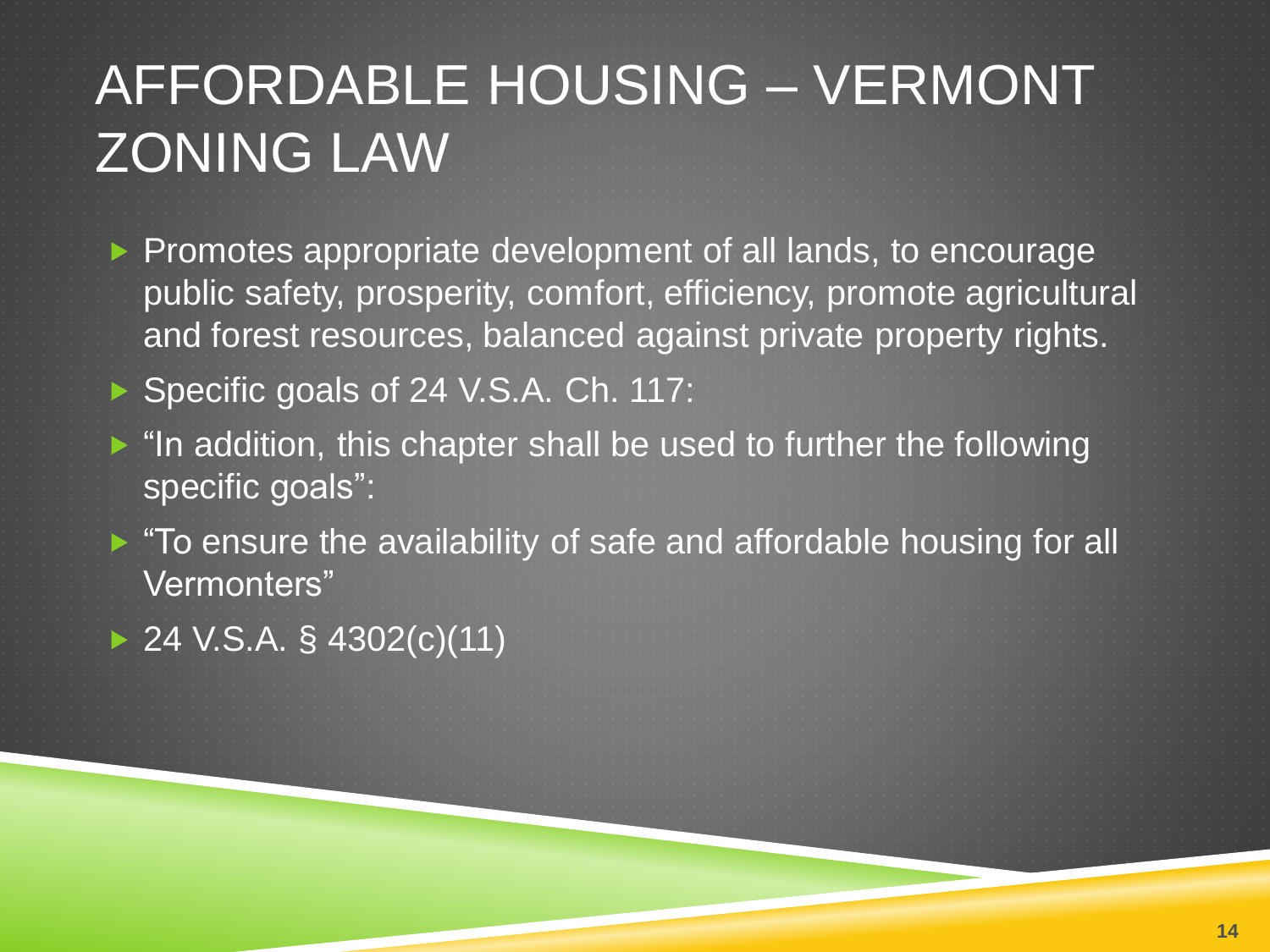**24 V.S.A. § 4412(1)**

**Required provisions and prohibited effects**":

- ▶ "Notwithstanding any existing bylaw, the following land development provisions shall apply in **every municipality**:
- $\blacktriangleright$  (1) Equal treatment of housing and required provisions for affordable housing.

 (A) No bylaw nor its application by an appropriate municipal panel under this chapter shall have the effect of excluding housing that meets the needs of the population as determined in the **housing element** of its municipal plan as required under subdivision 4382(a)(10) of this title or the effect of **discriminating in the permitting of housing** as specified in 9 V.S.A. § 4503.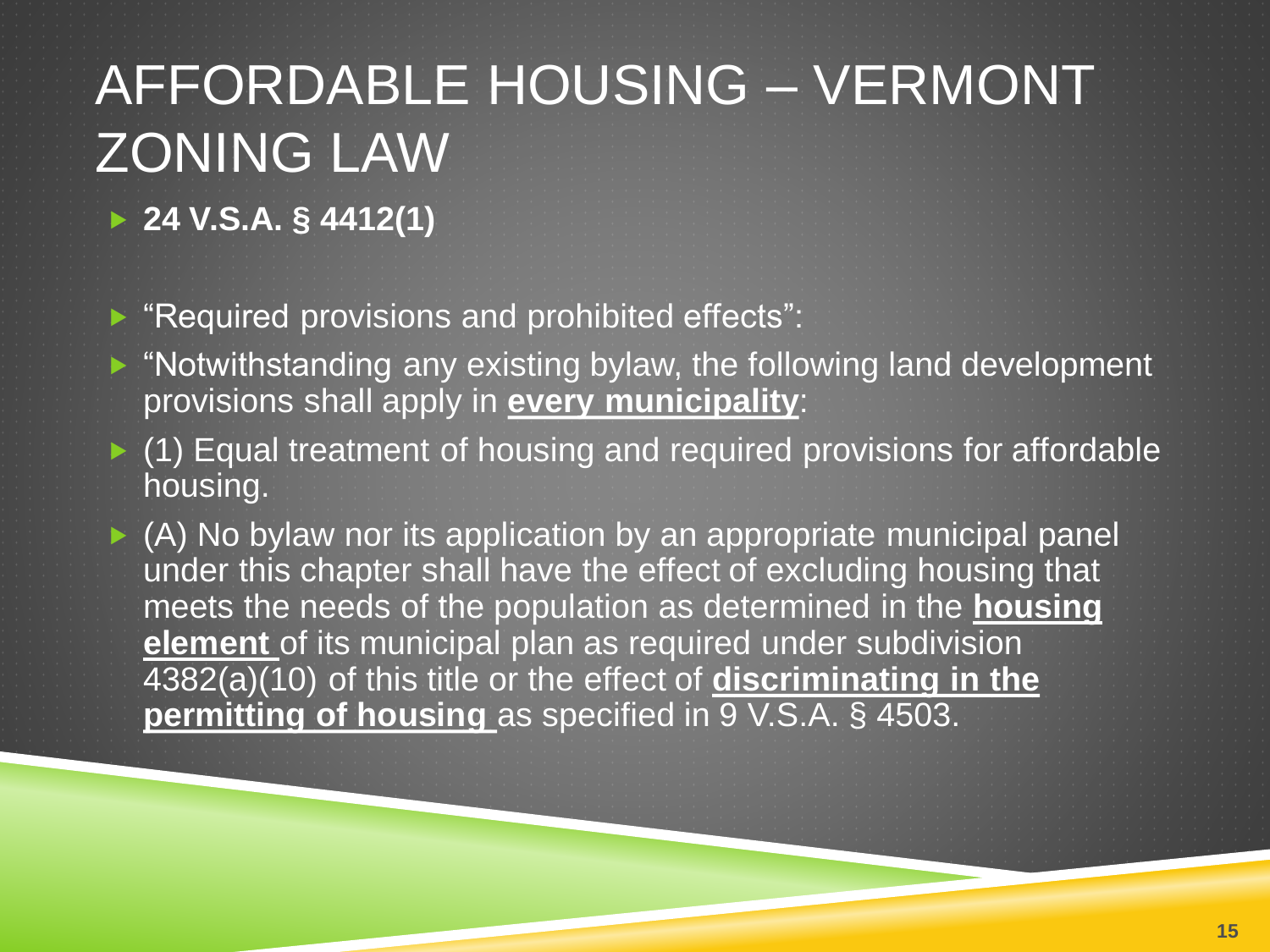- ▶ 24 V.S.A. § 4412(1) "Housing Element of the Municipal Plan" Town Plan must:
- lacktriangleright include a recommended program for addressing low and moderate income persons' housing…."

► "The program should account for permitted accessory dwelling units, as defined in subdivision 4412(1)(E) of this title, which provide affordable housing."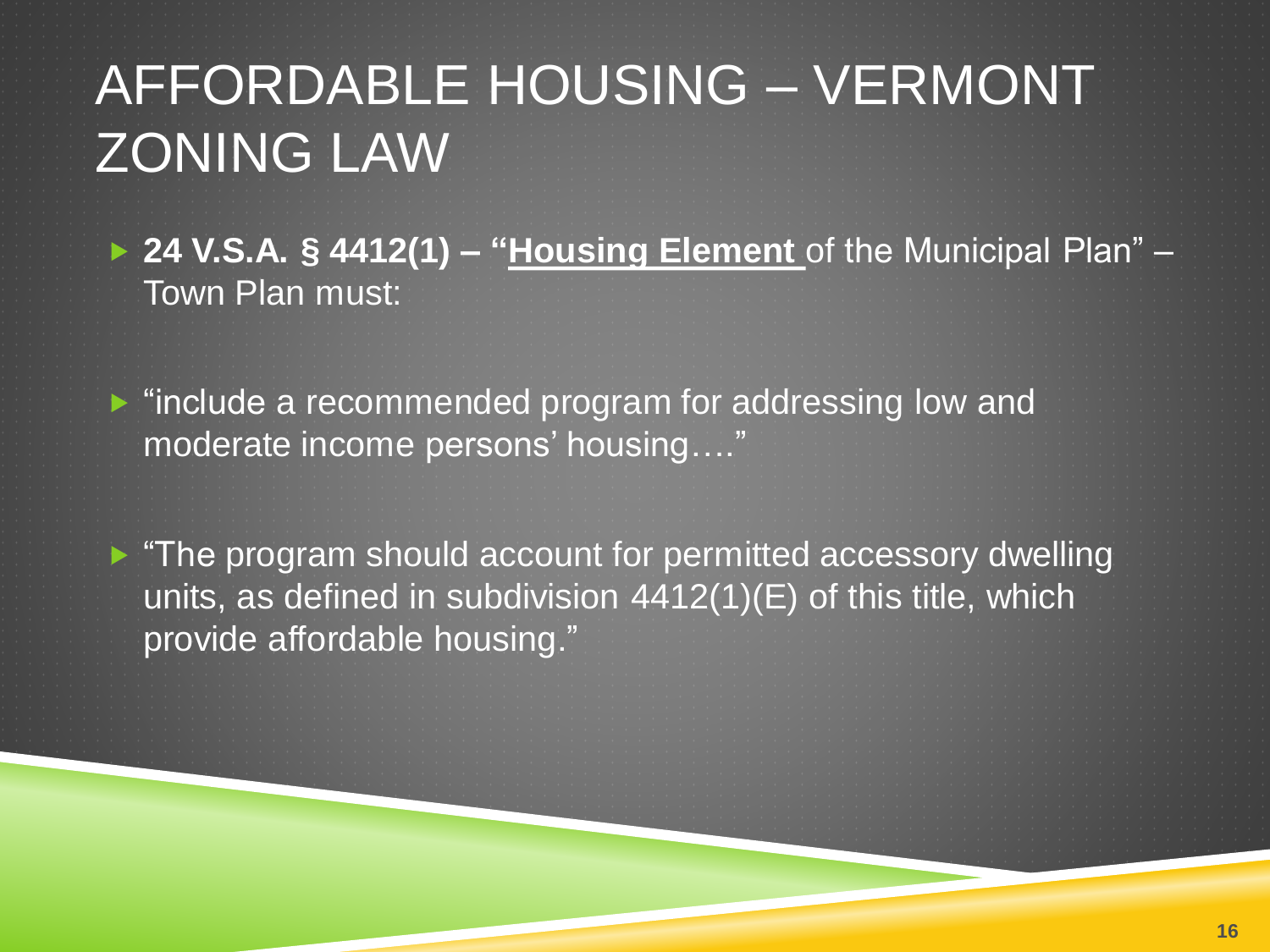**24 V.S.A. § 4412(1) -** "**The effect of discriminating in the permitting of housing**" means:

▶ "To discriminate in land use decisions or in the permitting of housing because of race, sex, sexual orientation, gender identity, age, marital status, religious creed, color, national origin, disability, the presence of one or more minor children, income, or because of the receipt of public assistance, except as otherwise provided by law." 9 V.S.A. § 4503(12).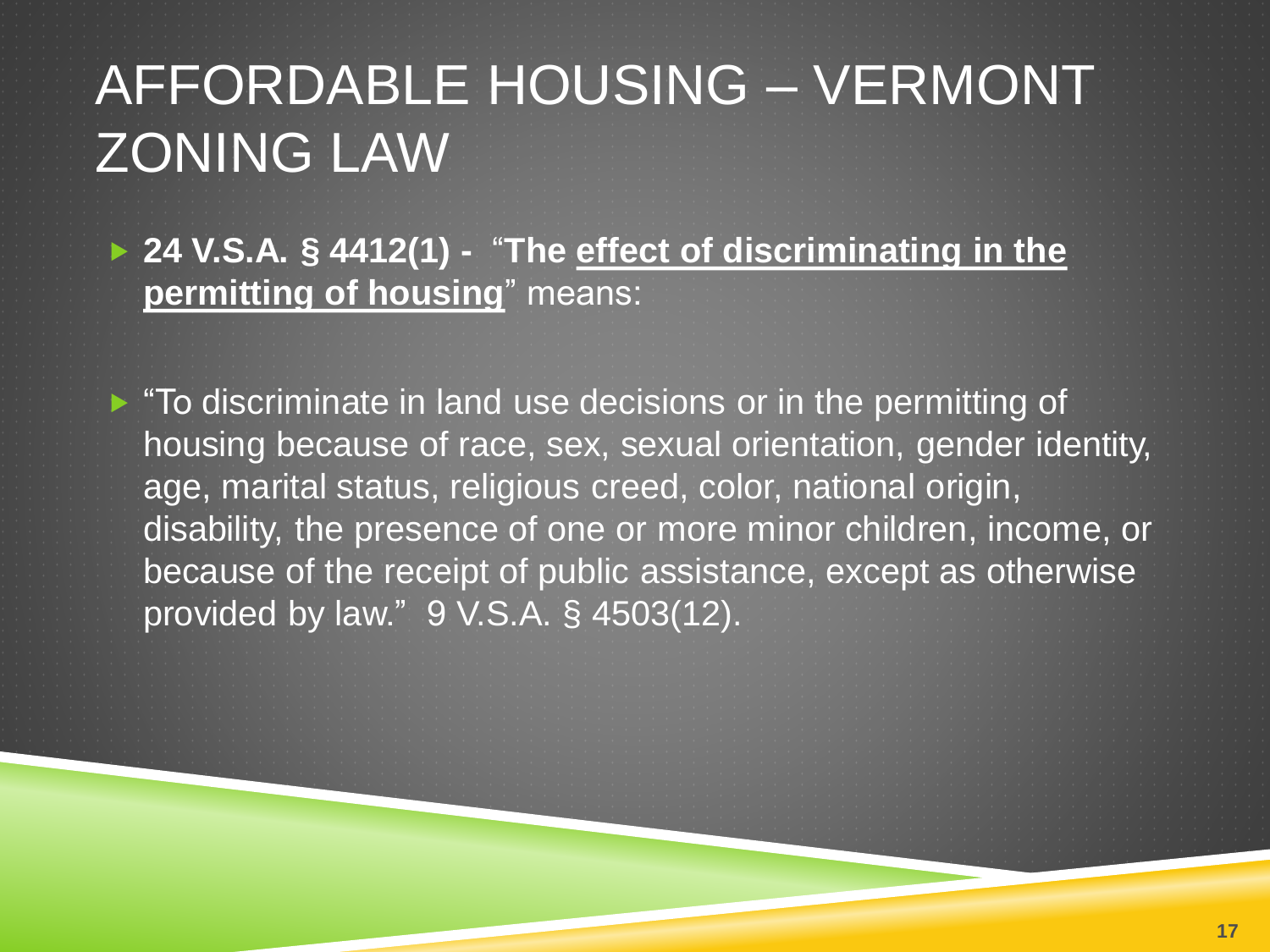**24 V.S.A. § 4412(1)**

- ► "....no bylaw shall have the effect of excluding mobile homes, modular housing, or prefabricated housing…."
- ▶ Can regulate individual sites within preexisting mobile home parks
- ▶ "Distances between structures and other standards as necessary to ensure public health, safety, and welfare, provided the standards do not have the effect of prohibiting the replacement of mobile homes on existing lots." 24 V.S.A. § 4412(1)(B)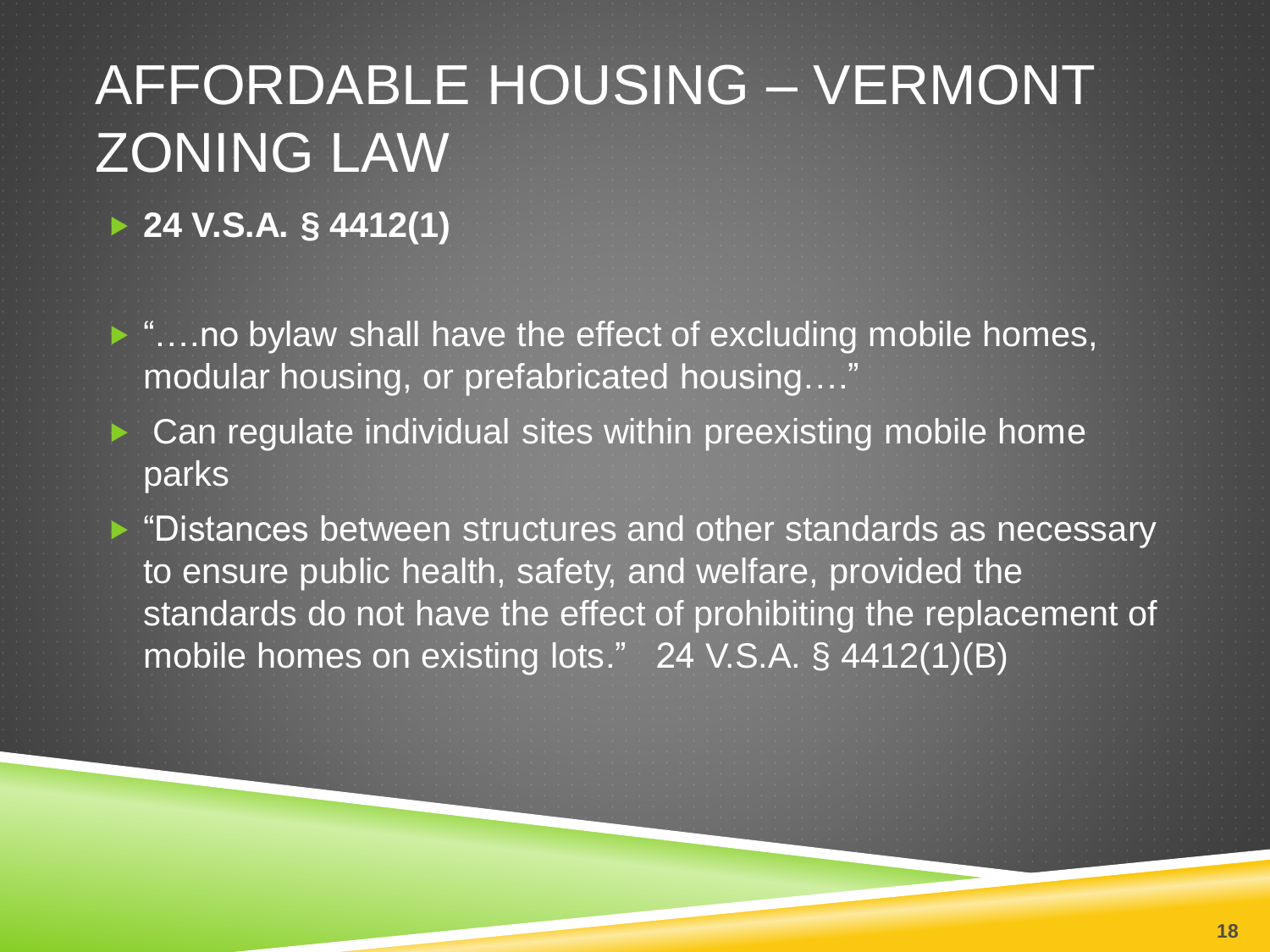AFFORDABLE HOUSING – VERMONT ZONING LAW **24 V.S.A. § 4412(1)**

 $\triangleright$  "No bylaw shall have the effect of excluding mobile home parks, as defined in 10 V.S.A. chapter 153, from the municipality." 24 V.S.A. § 4412(1)(C)

▶ "Bylaws shall designate appropriate districts and reasonable regulations for multiunit or multifamily dwellings. No bylaw shall have the effect of excluding these multiunit or multifamily dwellings from the municipality." 24 V.S.A. § 4412(1)(D)

► EXCEPTION: "Except as provided in subdivisions 4414(1)(E) and this title…."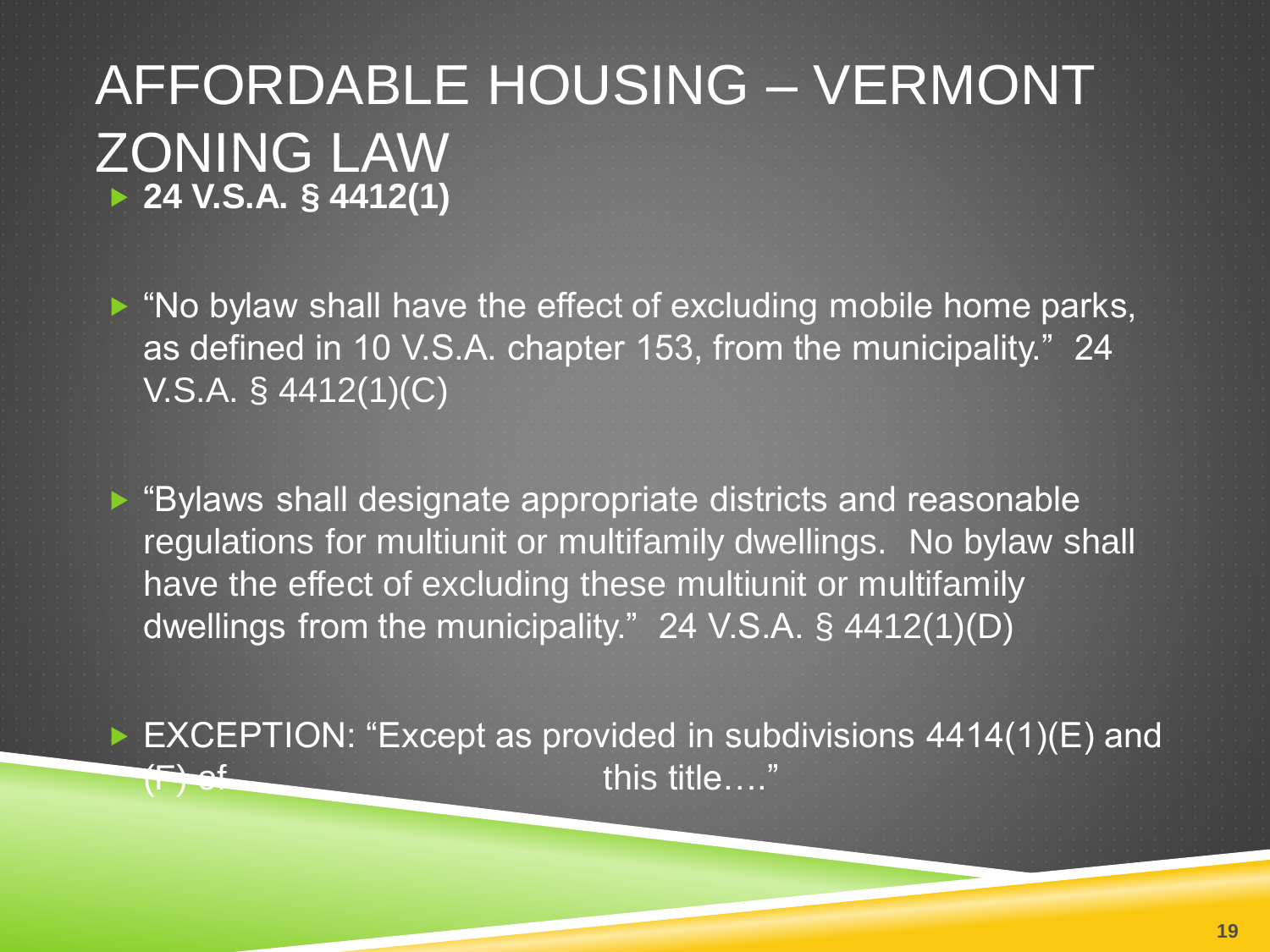▶ 24 V.S.A. Sec. 4414(1) exemption is for (E) (Design Review Districts) and (F) (Historic Districts)

▶ Design Review Districts – any area containing structures of historical, architectural, or cultural merit….

 $\triangleright$  Historic Districts and Landmarks – areas which include structures and areas of historic or architectural significance….

▶ Both are exempt from requirements to accommodate affordable housing in regulations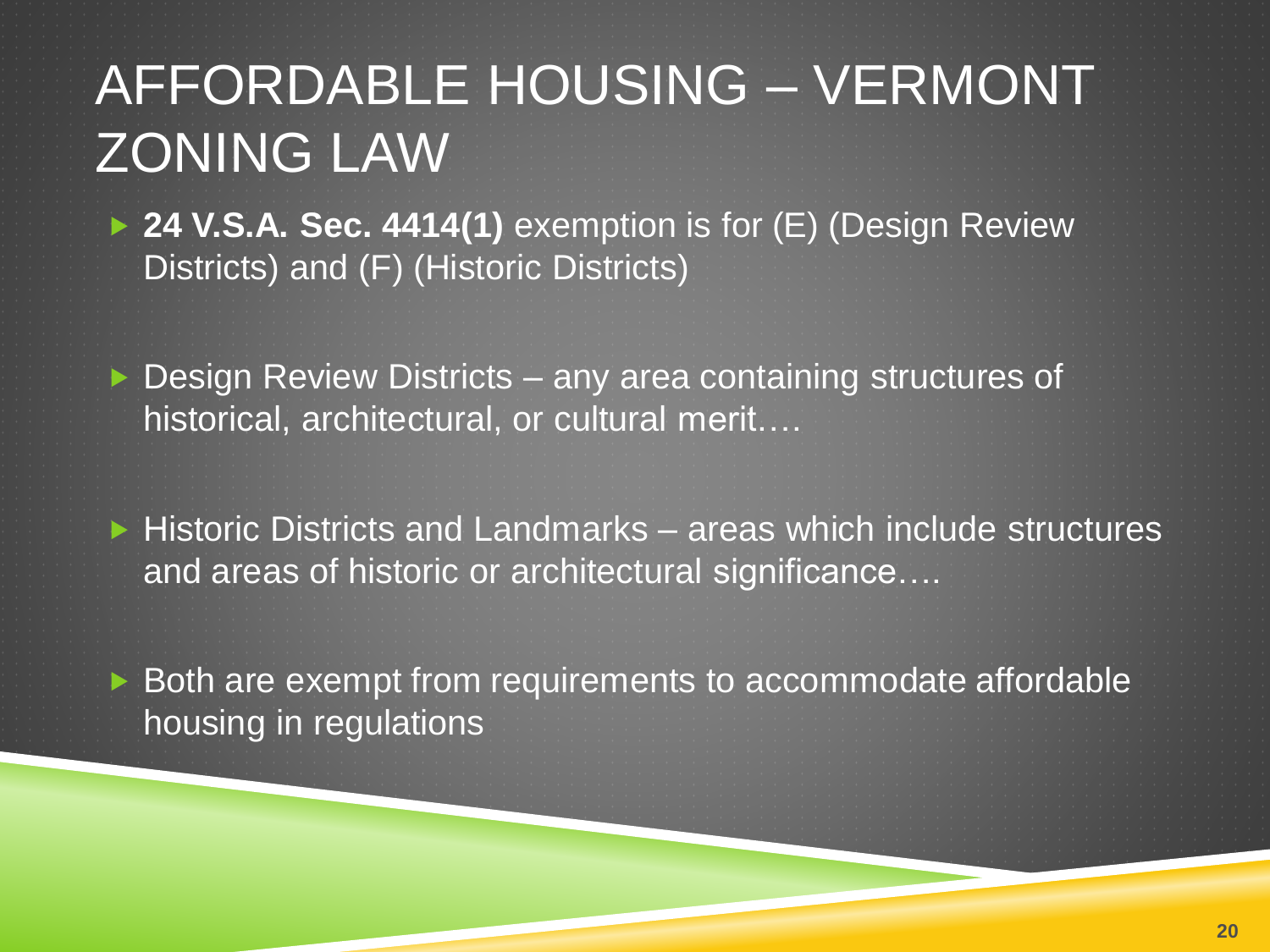#### AFFORDABLE HOUSING – VERMONT ZONING LAW – PENALTIES FOR VIOLATIONS ▶ 24 V.S.A. § 4453. Challenges to housing provisions in bylaws

**F** "The Attorney General or a designee shall investigate when there is a complaint that a bylaw or its manner of administration violates…." "….equal treatment of housing and adequate provision of affordable housing…."

 Attorney General may file an action to challenge the validity of the bylaw or its manner of administration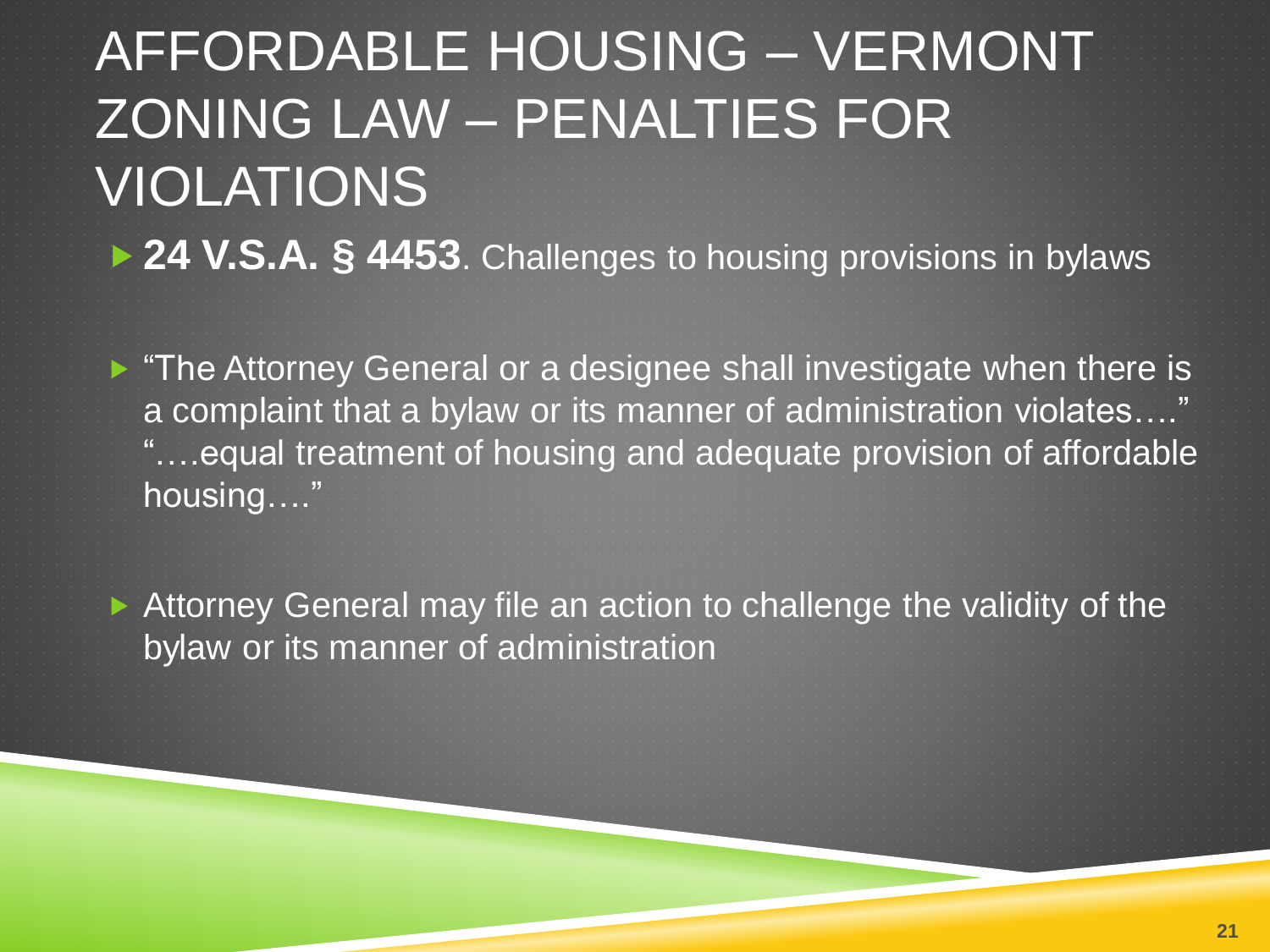### AFFORDABLE HOUSING – VERMONT ZONING LAW– PENALTIES FOR VIOLATIONS

- **Municipality has burden of proof to establish that** challenged bylaw or its "manner of administration" does not violate 24 V.S.A. Sec. 4412(1) (above)
- If Court determines bylaw or its administration is in violation, municipality may correct the violation
- If violation continues, Court shall order municipality to grant all requested permits and certificates of occupancy for housing relating to the area of continuing violation

▶ Injunctive relief only, no monetary penalties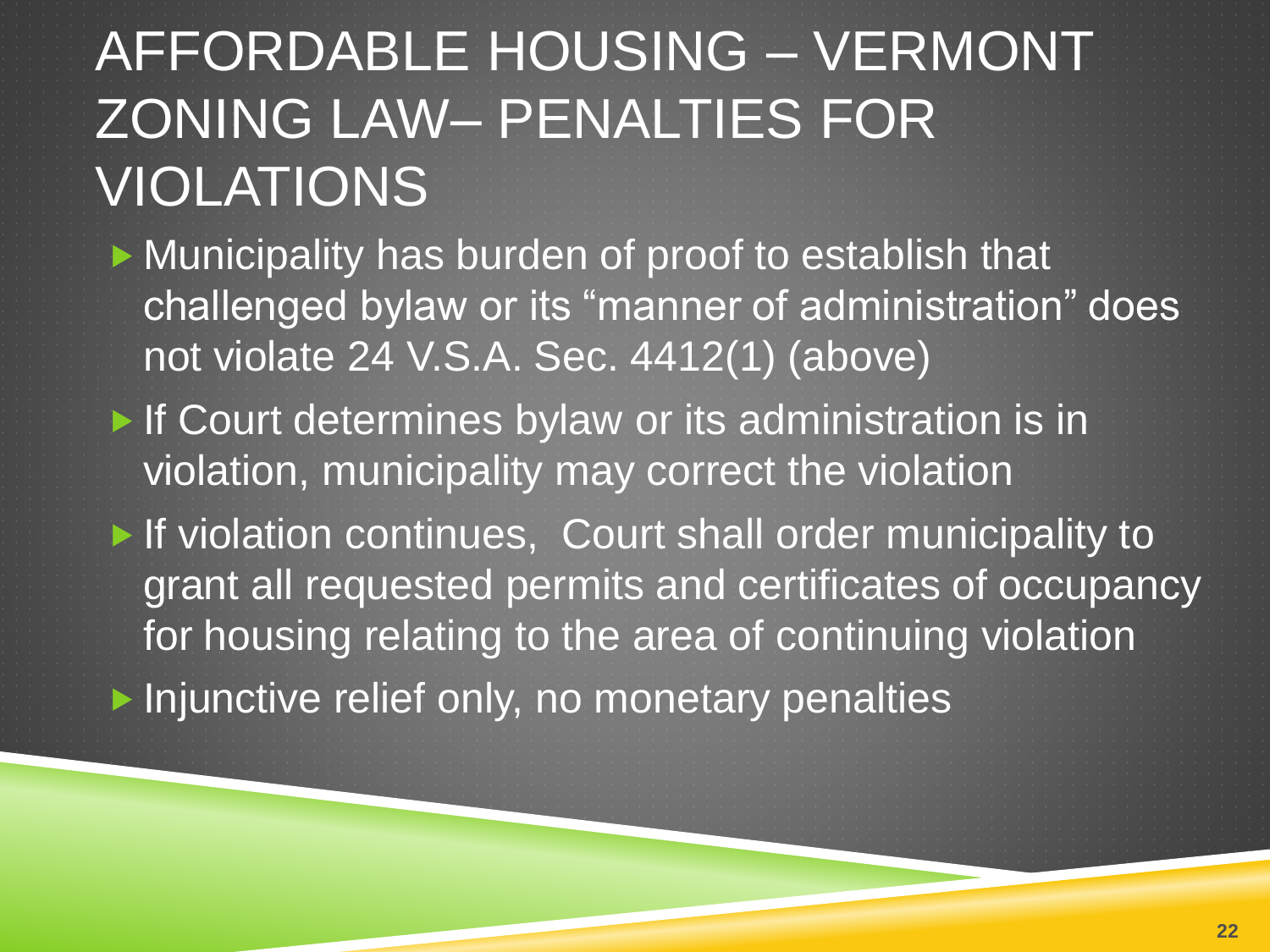#### AFFORDABLE HOUSING – VERMONT PUBLIC ACCOMMODATIONS ACT

- ▶ Vermont Public Accommodations Statute ▶ Incorporates Federal Fair Housing Act standards ▶ Effectively creates state-level penalties that state agencies can pursue in addition to federal agencies Can be directed at municipalities for improper administration of zoning authority ▶ Ex: refusal to issue approval/permit in violation of
	- VPAA, taking improper enforcement action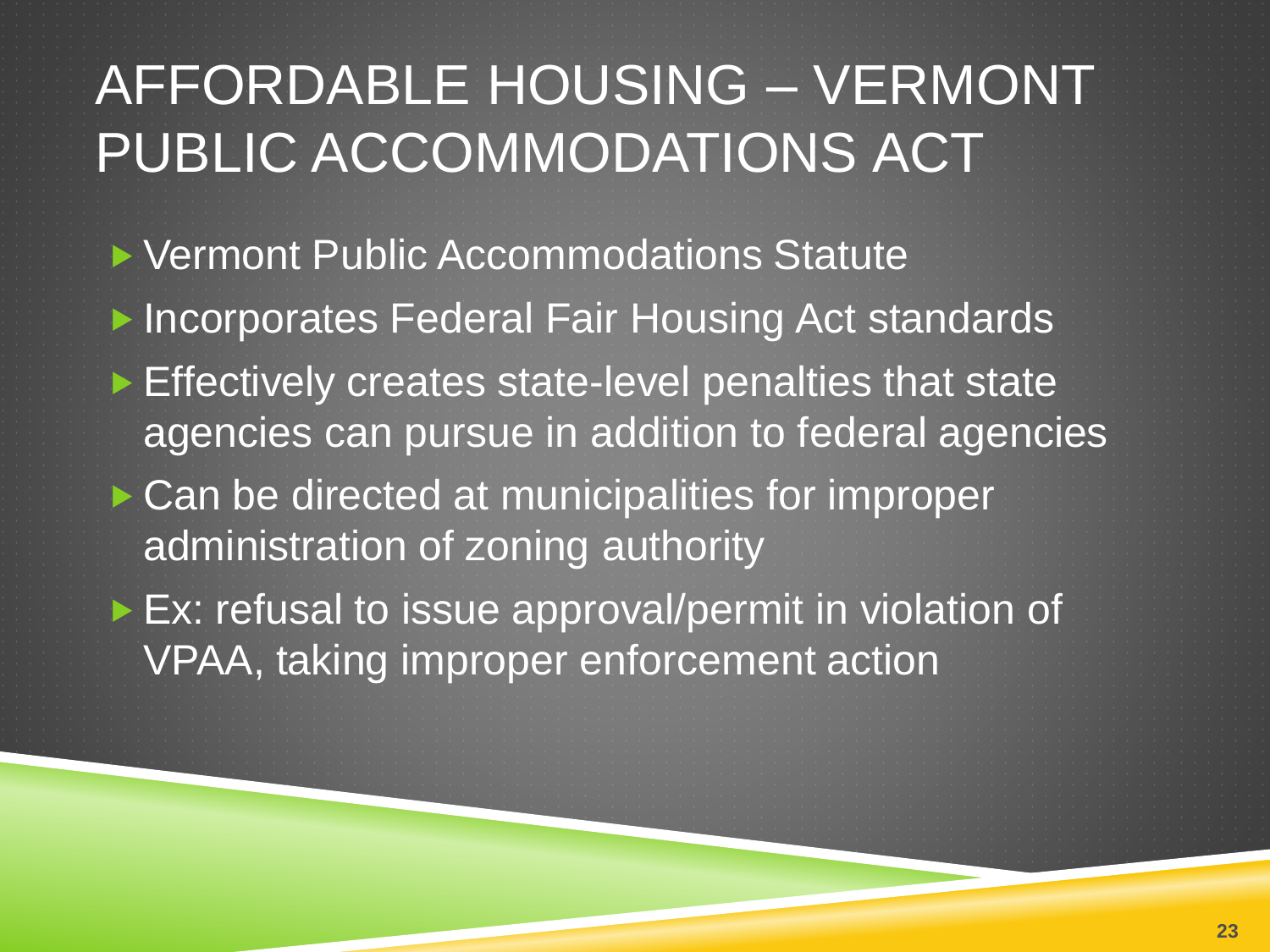#### VERMONT ZONING ACT – AFFORDABLE HOUSING– CASE LAW

 *Barbara Ernst and Barbara Supeno v. Town of Addison, et al*. (presently pending in U.S. District Court for District of Vermont)

**Plaintiffs allege:** 

- An openly gay couple who live in Addison, Vermont
- Sexual orientation discrimination under 9 V.S.A. **§** 4503
- ▶ Town improperly cited them for violation of Town's fence height regulation, forcing them to hire an attorney to defend themselves

▶ Town and a Selectboard member tried to prevent Ms. Supeno and her brother from obtaining a certificate of occupancy for a house they were building by finding imaginary building code violations, forcing them to hire an attorney to obtain the certificate.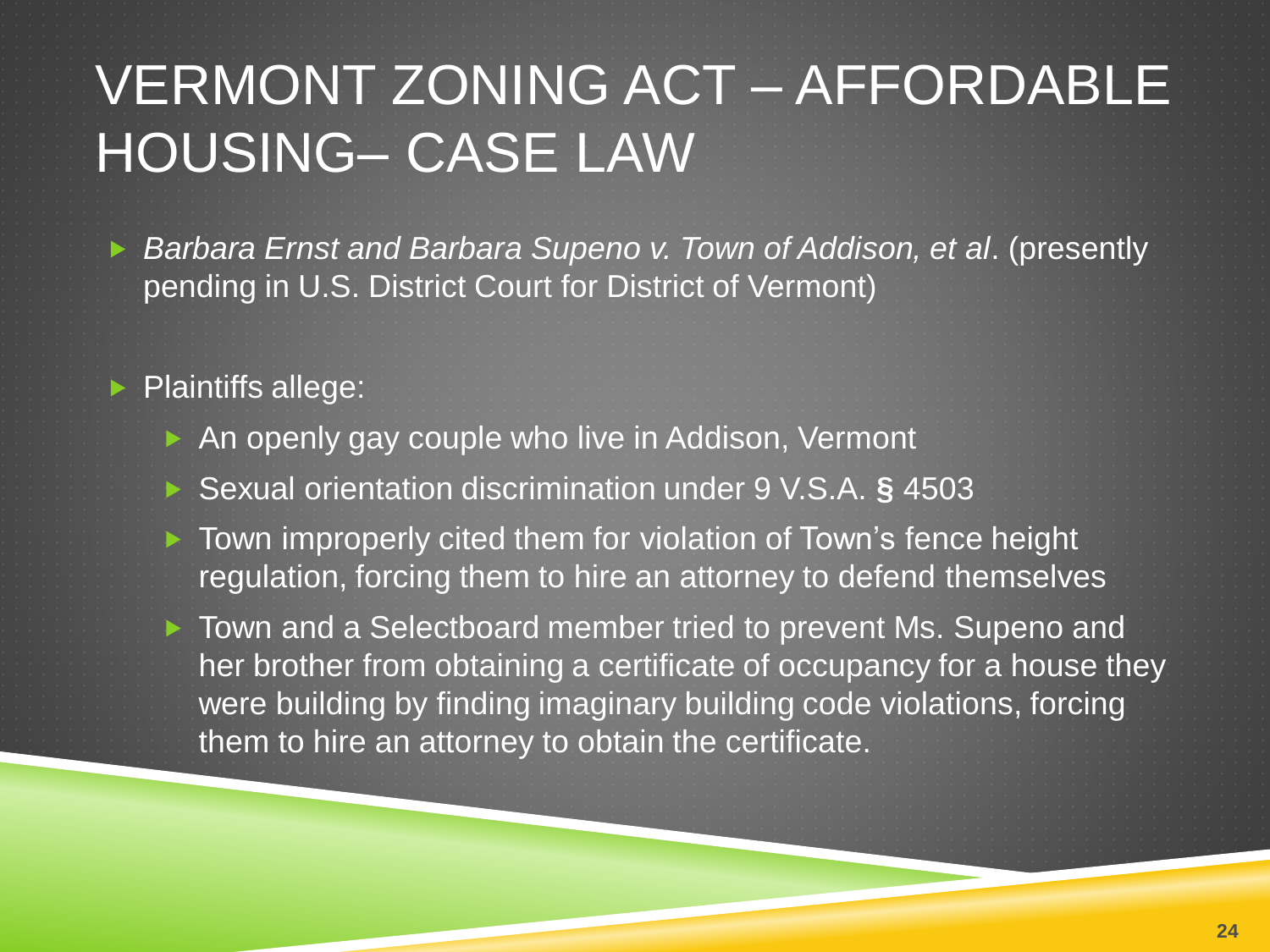#### VERMONT ZONING LAW ON AFFORDABLE HOUSING – CASE LAW

#### **Plaintiffs allege:**

▶ Town improperly issued building permits to neighbors for construction that threatened to impact value of Plaintiffs' property, and did not notify plaintiffs prior to issuance of permits, and they incurred significant legal expenses challenging the permits in Environmental Court

▶ Town and Selectboard member "harmed their rights to privacy, peace, and quiet enjoyment of their property"; "created and fostered extremely hostile environment that caused them to feel unsafe"; caused them financial harm.... and eventually forced them into bankruptcy"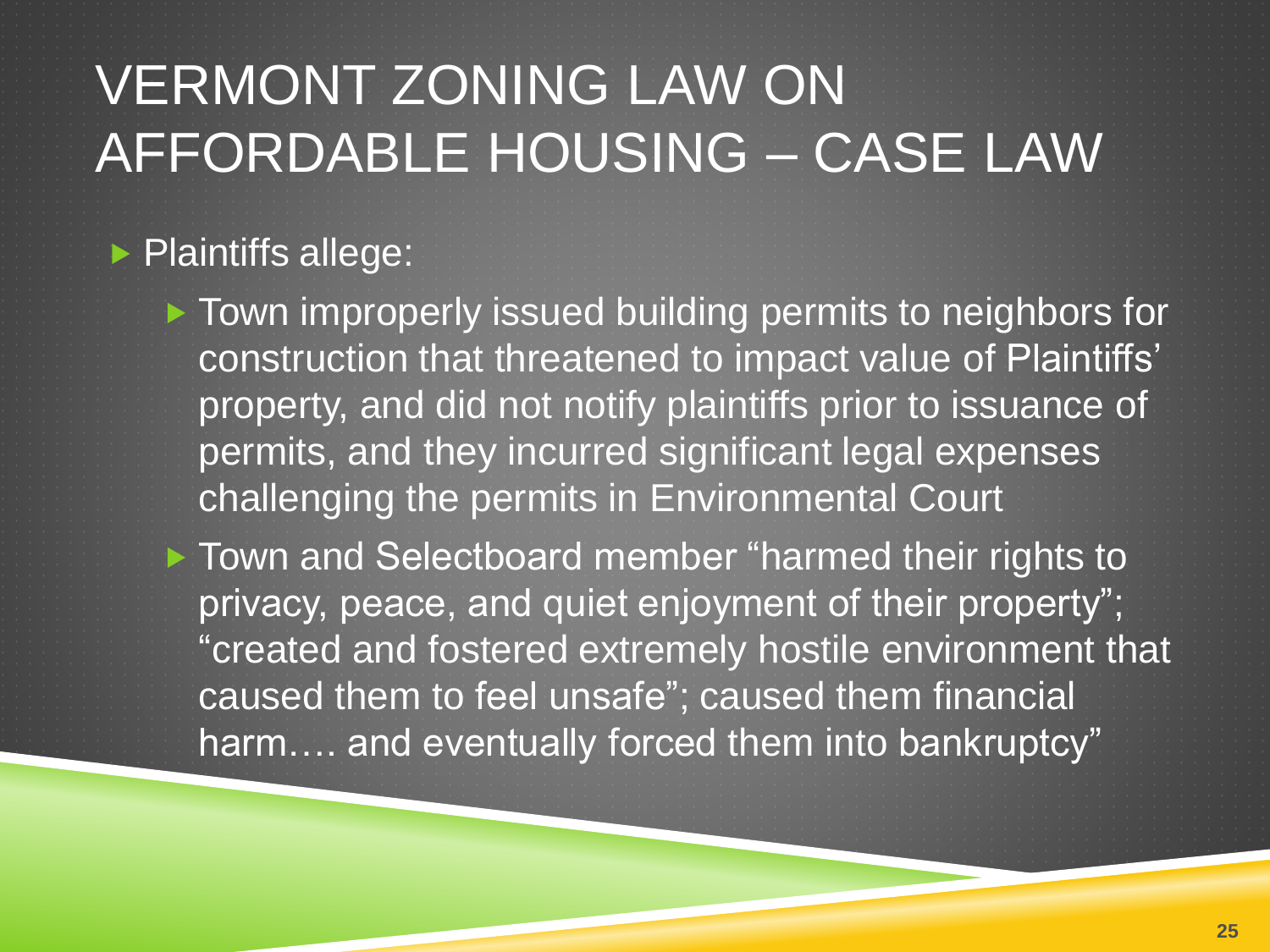## FEDERAL COMMUNITY DEVELOPMENT BLOCK GRANTS

Purpose of CDBG Program:

Provide grants "to smaller units of general local government that develop and preserve decent affordable housing, to provide services to the most vulnerable in our communities, and to create and retain jobs."

Any Vermont municipality that wishes to be eligible for federal block grant funding through the U.S. Department of Housing and Urban Development (HUD) is required to "...**certify** that it *affirmatively furthers fair housing*."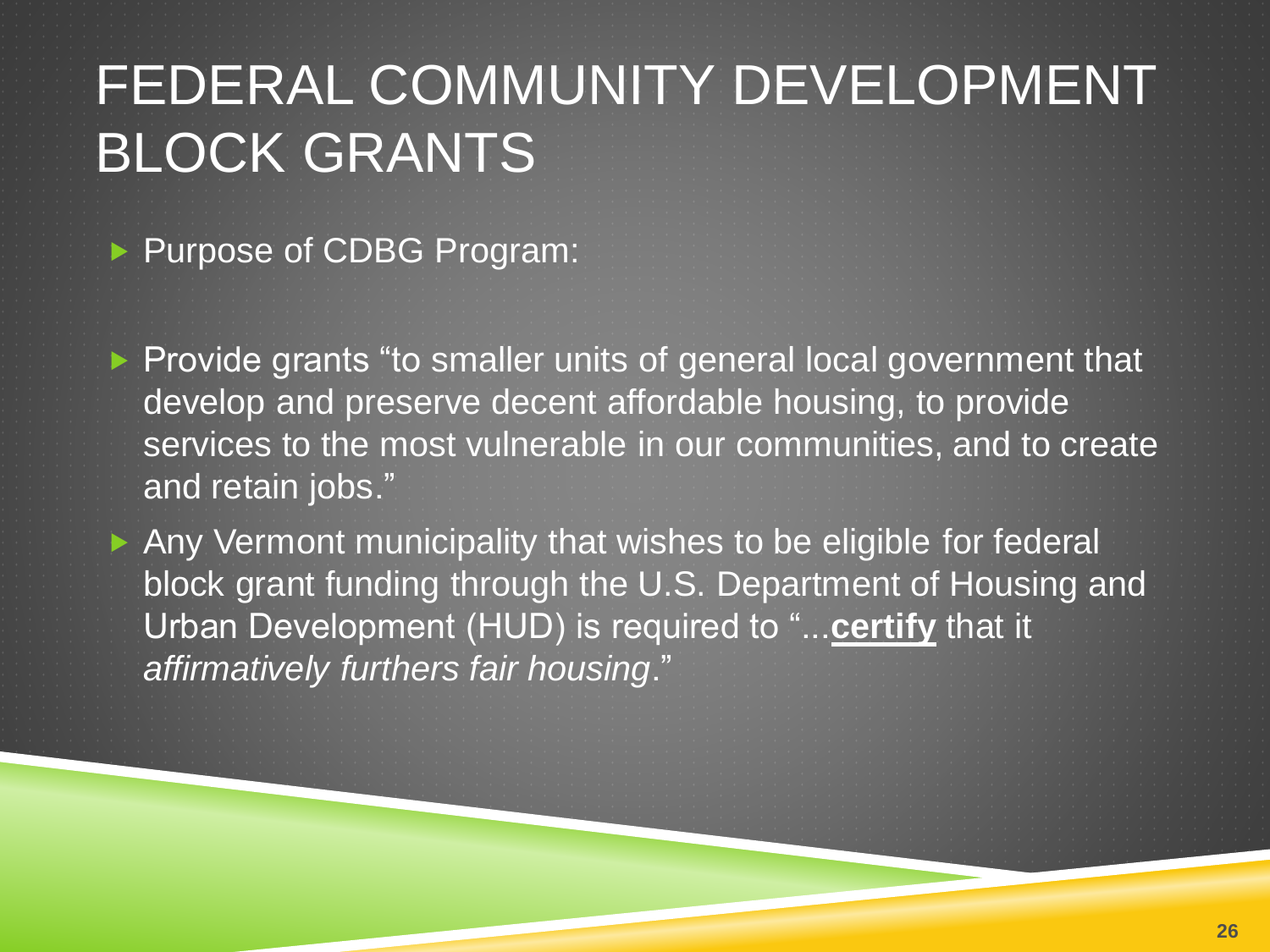#### AFFORDABLE HOUSING – CDBG GRANTS ▶ Contain fair housing commitments Subrecipient agrees to comply with":  $\triangleright$  Civil Rights Act – various sections ▶ Housing and Community Development Act

- ▶ Rehabilitation Act
- ▶ Americans with Disabilities Act
- $\triangleright$  Numerous executive orders

▶ Subrecipient also must impose a covenant running with the land prior to any sale, to prohibit all discrimination in sale lease, or rental of the property

▶ United States can sue to recover for failure to comply